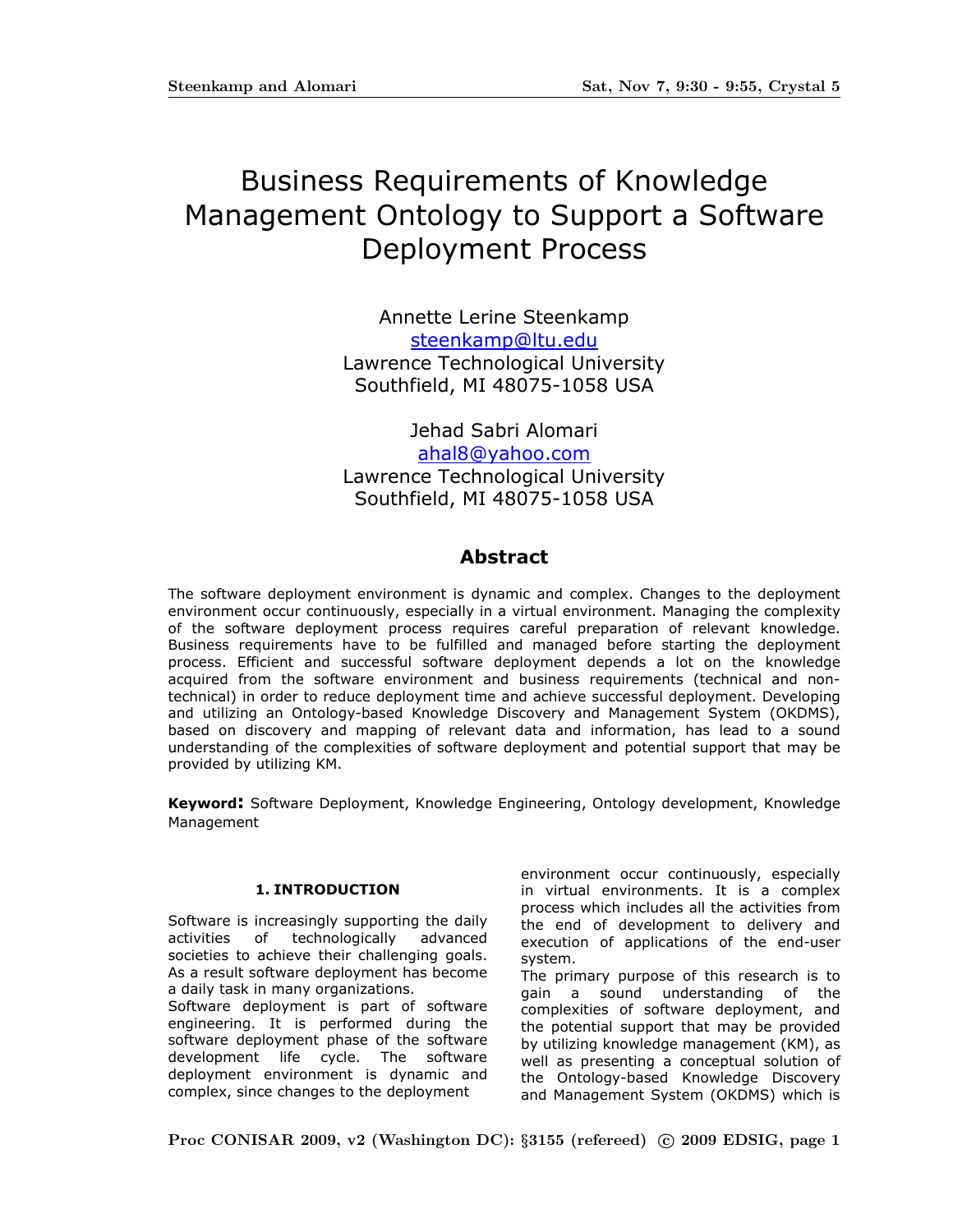capable of automating the management process of software deployment. The research of the software engineering community has focused in great part on software development. The literature review that was conducted has revealed that software deployment warrants rigorous research, and is in fact a new research field. The software deployment process starts from the point where software is available to be installed in the target environment to the point where the software can be utilized. The post-development phases such as deployment and maintenance are becoming much more important than before because of the rapid and dynamic changes in the software environment, the impact of the run-time environment, and cost of ownership and return-on-investment considerations.

Software deployment knowledge is a valuable asset within any organization that should be utilized and managed to make the deployment process less complex and less time consuming. Building a knowledge management system that addresses the complexity of the process requires two types of knowledge: Knowledge about domain facts such as objects, relations, and so on (domain knowledge); knowledge about achieving goals using domain knowledge (problem-solving knowledge) (Chandrasekaran et al, 1998). The ontology building process is often a collaborative effort between the participants in order to share their knowledge and common understanding of the ontology representation (Das et al, 2001).

This knowledge asset concerns people, relationships, skills, ideas, and experiences, and interacts with available information (Briggs 2000). Ontology is defined by Gruber (1993) as an explicit specification of a conceptualization. Ontology can capture the relationship between concepts including tacit and explicit knowledge in the model. The integration of knowledge from different sources requires a new look at KM concepts (Fischer and Ostwald, 2001). With ontology, we can define KM concepts to support software deployment interoperation.

This paper focuses on the business perspective of KM ontology to support software deployment. Section 2 outlines the importance and benefits of enabling ontology to manage the software deployment process. Section 3 focuses on the discovery and representation of data and information to create knowledge. It also presents an Ontology-based conceptual solution with focus on deployment environment discovery and preparation of the business requirements. Section 4 presents an ontology-based conceptual solution to manage business requirements of the software deployment process. Section 5 summarizes the future work of our ongoing research. Conclusions drawn based on this research project are discussed in Section 6, as well as some ideas for the remaining part of the project.

# 2. BENEFITS OF ONTOLOGY TO MANAGE SOFTWARE DEPLOYMENT

A knowledge map is defined as "The intellectual infrastructure for knowledge management initiatives. The basis for it consists of multiple taxonomies for content repositories, dynamic categorization of people, their expertise, and the communities they belong to, and finally a set of taxonomies for the variety of tasks that are performed within and by the company's communities." (Anon, 2003)

Knowledge mapping techniques must be effective, efficient, and relevant part of an integrated approach of mapping knowledge to solve a defined problem. Knowledge mapping techniques such as Information Flow Analysis (Lutters, 2001), Social Network Analysis (Pollock, 2002), and Process Method of Analysis (USAID, 2003) are supported by tools to gather, retrieve and evolution data (Vestal, 2005).

Dealing with the flood of available information by enabling information retrieval techniques alone and assuming that people can understand their information needs is not sufficient (Belkin, 2000). Even if a search for knowledge were successful to solve a problem, some knowledge to understand its potential relevance is still needed (Fischer et al, 1992). Applying ontology based techniques to software deployment has the following benefits:

• Enable Information understanding, knowledge reuse, and knowledge sharing between domain experts and other participants in the software deployment process.

• Support standardization of basic application and related domain knowledge and components.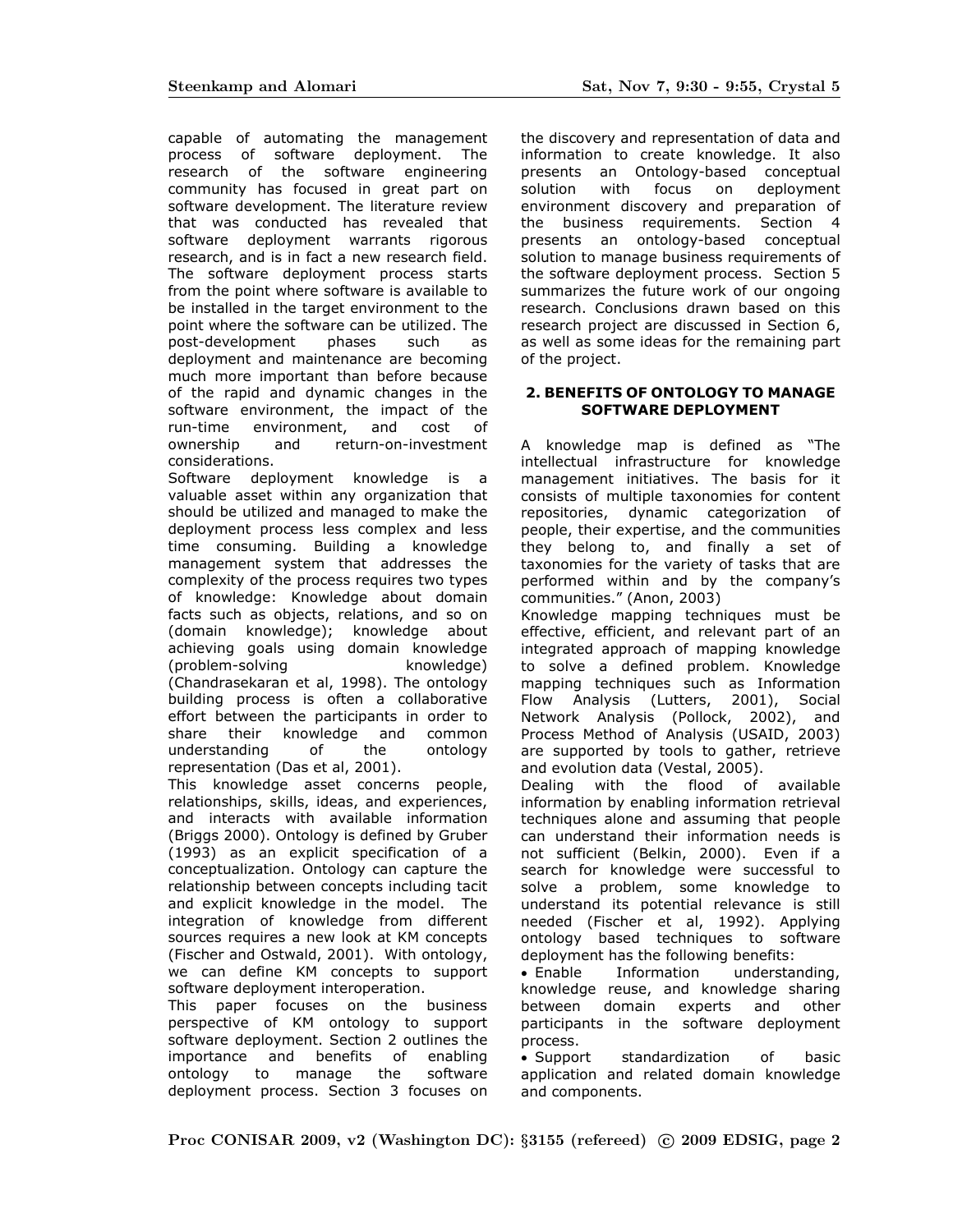• Support information infrastructure management and knowledge discovery of the software deployment process.

• Support business requirements related to the deployment process.

• Improves software delivery time, increase return on investment to help organizations overcome their business challenges and successfully achieve deployment goals.

#### 3. KNOWLEDGE DISCOVERY AND REPRESENTATION FOR SOFTWARE DEPLOYMENT

The "Knowledge age" has seen a rapid increase of the amount of data and information in various forms. This is also the case for software engineering, and specifically software deployment. This research proposes that the discovery and mapping of knowledge from this surfeit of information can offer great value in the process of software deployment. The key to successful management of this volume of resources is to adopt a strategy of discovering and mapping the important knowledge resources (tacit and explicit). More specifically it is proposed that the discovery and mapping of business requirements (technical and non technical) during the software deployment process will achieve faster turn-around time, improve quality of delivery, greater customer satisfaction, and advance competitive advantages. This approach should reduce many redundant data retrieval daily activities, such as scripts and queries that are generated and stored.

As stated in Nonaka and Takeuchi (1995), the process of knowledge creation focuses on knowledge conversion. The dynamic relations between tacit and explicit knowledge at the ontological dimension of knowledge levels (individual, group and organization) are impacted by developing the social structure. Based on these insights, this research adopted an ontology approach that is supported by the organization's social structure. The ontological approach increased the understanding of the social structure and improved the knowledge conversion process. The definitions of KM presented as ontology in Appendix 1 were derived from the perspective of software engineering professionals. Data, information, knowledge, and insight are representations of the level of understanding. Data is obtained from facts that have no meaning or context. There are two types of data namely quantitative and qualitative, and they are always explicitly presented. Information is data that has a context, relationship, and meaning. Knowledge is information transformed from a "Thing" (being) to become more valuable or more effective as a basis for action. Insight (wisdom) is the highest level of understanding and it is mostly tacit knowledge that provides unique principles and solutions. There are domain assets that create knowledge. Organizations build their assets from a process perspective and therefore, process and knowledge have life cycles that can improve the quality and value of knowledge (Steenkamp and Konda, 2003).

Tacit knowledge can be subjective, representing action, experience, reflection, and more. This form of knowledge may be transformed to explicit knowledge to improve a process, procedure, and paradigm, redefine a concept, and so on.

Adopting a methodological framework for ontology engineering provides guidance to build and maintain an ontology that supports business requirements for software deployment. The "Developing Ontology-Grounded Methodological Applications" or DOGMA, is an ontology engineering framework, for retrieving and representing information. It was developed by the Semantic Technology and Applications Research Laboratories (STARLab) at "Vrije Universiteit Brussel" (ref, date). The DOGMA framework is based on building the ontology as a separate domain axiomatization and application axiomatization to address the engineering challenges of reusability versues usability. The DOGMA approach provides the advantage of increased reusability of domain axiomatization and increased usability of the application axiomatization (Jarrr and Seersman, 2008).

#### 4. ONTOLOGY-BASED SOLUTION TO MANAGE BUSINESS REQUIREMENT OF SOFTWARE DEPLOYMENT

The OKDMS is capable of automating the management process of software deployment, makes the management of software deployment less complex and easy to understand based on knowledge integration as illustrated in Appendix 2.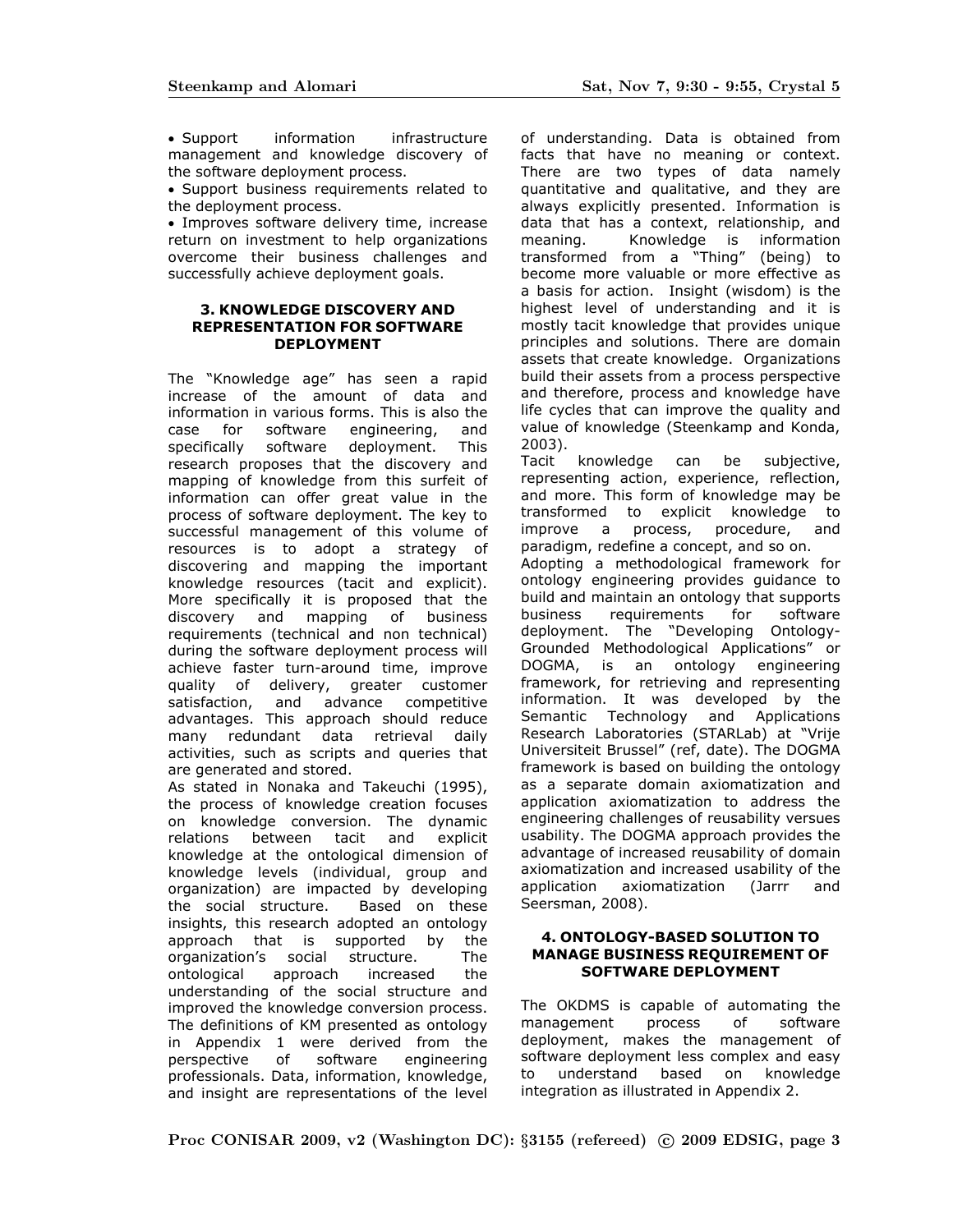• The knowledge integration based ontology takes input from various data sources such as clients' information (name, location, and so on), business requirement data (maintenance time, backup data, and so on), product data (software requirements), and infrastructure data (disk space, memory, IP Address, and so on).

• Utilizing an execution mechanism, the knowledge integration based ontology is mapped to various knowledge sources, such as contact information of domain experts, procedures for the installation process, corporate standards information, software information (release information, update information, and so on).

• The support applications are the means of accessing the knowledge sources. Knowledge sources can be accessed via support applications such as support application for text, documents, and spreadsheets.

• The installation applications are those applications that allow the software deployers to perform the task of software deployment on the installation site and provide the means of performing software deployment activities. For example, a secure Telnet session or other web application deployment tool may be used to perform the deployments steps. Through web access, users can search for a product, discover concepts, acquire knowledge about them, and execute predefined tasks by the execution mechanism.

• The execution mechanism is capable of invoking support applications and installation applications. The ontology and the knowledge sources are stored in the repository making it possible to track all changes and updates to the knowledge integration based ontology.

• The discovered knowledge is derived from data and information from the domain asset. The domain asset consists of data sources and knowledge sources as shown in Figure 1. The retrieval mechanism adopts scripts and queries to search and discover relevant data. Scripts and queries are built, generated, and run by domain applications. The domain applications are also used to document and present explicit and tacit knowledge, such as reports, procedure, and knowledge based (KB) articles. The Executer can run executable files, retrieve, gather, and appropriately arrange data to be inserted as values to the object type

property or data type property of the ontology classes.

The ontology is accessible via a web server for knowledge search, discovery, and presentation. The ontology provides web links to discover procedure documents, software release documents, KBs, and reports in their original format.



#### FIGURE 1. HIGH-LEVEL KNOWLEDGE DISCOVERY, RETRIEVAL, AND REPRESENTATION **ARCHITECTURE**

A knowledge mapping method was used to extract knowledge and identify relationships between them. It was employed to visualize knowledge embedded within the organization. The mapping process by itself often creates new knowledge and intellectual assets by discovering new relations. As stated earlier proactive KM for software deployment requires a dynamic knowledgeintensive discovery process to understand the environment and make better decisions. Tasks include for example reviewing of critical deployment documents, creating a high-level deployment plan, and assigning ownership. The draft conceptual solution includes the processes of deployment environment discovery and preparation, a

Proc CONISAR 2009, v2 (Washington DC): §3155 (refereed) © 2009 EDSIG, page 4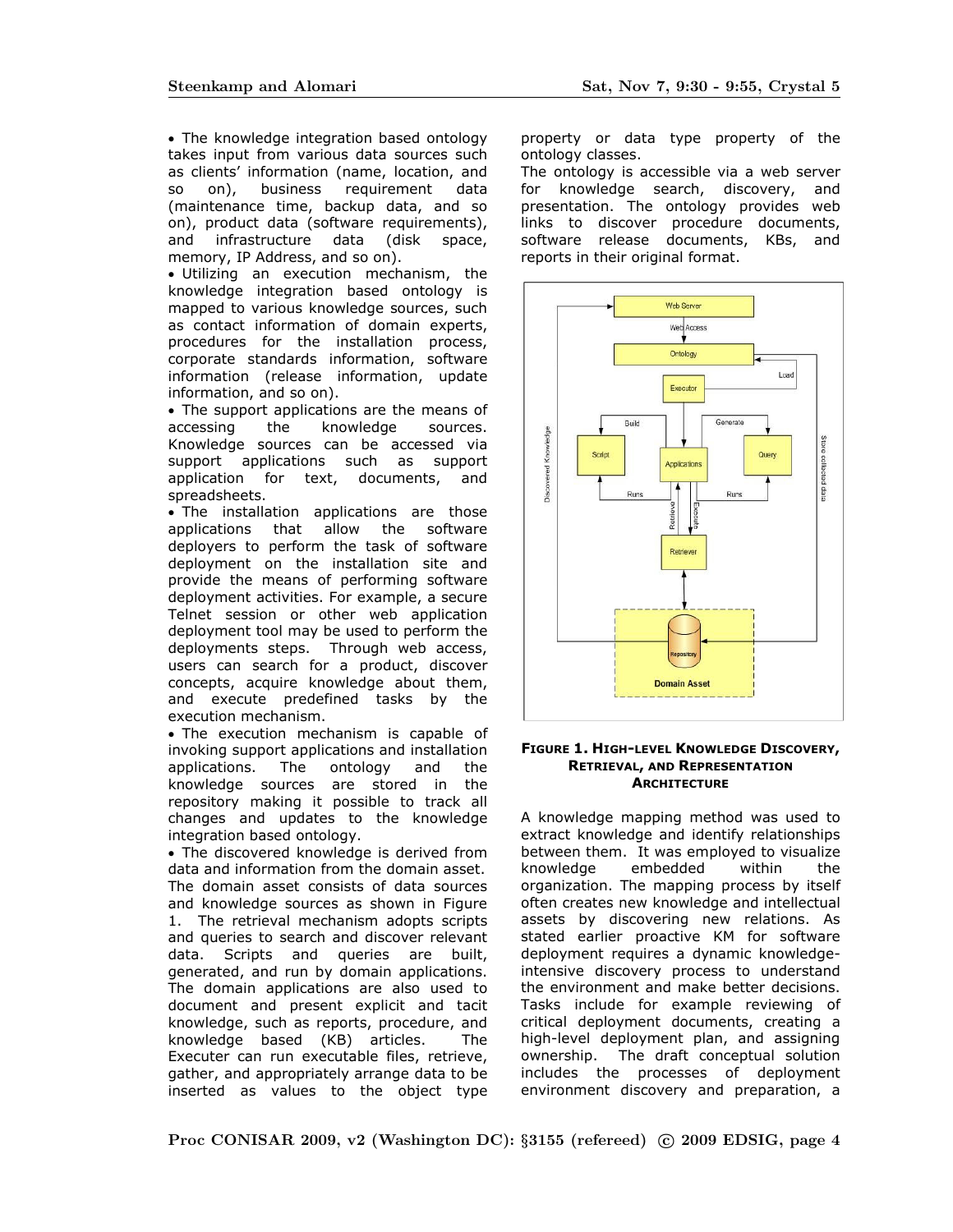knowledge based ontology, web access, an execution mechanism, data and knowledge sources, execution and support applications, and a repository, as illustrated in Appendix 2.

#### 5. FUTURE WORK

A key goal of this research is to developing and utilizing the OKDMS based on discovery and mapping of relevant data and information by developing a semantically interconnected knowledge-based system to manage the software deployment process. Also, we are developing the prototype to automate the management of software deployment process. Software deployment is a knowledge intensive process involving integrating knowledge from a diverse set of resources. The collaborative knowledgebased ontology is centered on supporting decision-making based on business requirements for the software deployment process. The next step of the research is to enable the discovery, mapping and creation of more detailed knowledge about clients' data storage and tracking software deployment issues.

# 6. CONCLUSIONS

This ongoing research is keenly focused on enabling an Ontology KM System based on discovery and mapping of relevant business deployment resources. At this point the deliverables of the project include the ontology viewpoint of KM (presented in Appendix 1), the high-level Software Knowledge Discovery, Retrieval, and Representation Architectures (presented in Figure 1). Also, the draft conceptual solution for OKDMS is focused on deployment environment discovery as presented in Appendix 2. This conceptual solution is being refined as further insights emerge from the research. The implementation phase will focus on developing data retrieval mechanisms and developing a prototype to upload all data to the ontology model design and automate the management process of software deployment. This implementation will explore several use cases, and provide the capability to evaluate the findings in terms of the conceptual solution, and enable

the researchers to validate the research proposition and research questions.

Insight gained so far is that business requirements are a critical success factor of the software deployment process and require dynamic discovery and mapping of knowledge. It is postulated that the proposed solution will enable knowledge sharing and reuse, enable understanding of information, and improve the overall delivery process.

## 7. ACKNOWLEDGEMENTS

The authors wish to express their appreciation to the sponsors of this study for providing an opportunity to apply Ontology Engineering and KM discovery and mapping theory to practice and collaborating on this educational project.

## 8. REFERENCES

- Belkin, J,N.(2000) Helping People Find What They Don't Know," Comm. of the ACM, 43(8), pp. 58-61.
- Bellard, F. (2005). Qemu, a fast and portable dynamic translator. In USENIX 2005 Annual Technical Conference, Anaheim, CA, USA.
- Briggs, D. (2000) Maximizing the Knowledge Asset Value within the Enterprise. DM Direct. http://www.dmreview.com/dmdirect/20 000421/2146-1.html.
- Das,A., Wu,W. and McGuinness,D. Industrial strength ontology management. In Proceedings of the First Semantic Semantic Web Working Symposium. Stanford, USA. 2001.
- Fischer, G., Grudin, J., Lemke, A. C., McCall, R., Ostwald, J., Reeves, B. N., Shipman, F. (1992). Supporting indirect, collaborative design with integrated knowledge-based design environments.
- Fischer, G., Ostwald, J. (2001). Knowledge Management — Problems, Promises, Realities,and Challenges, IEEE Intelligent Systems, January/February, pp. 60-72.
- Goldberg, P. R. (1973). Architecture of virtual machines. In Proceedings of the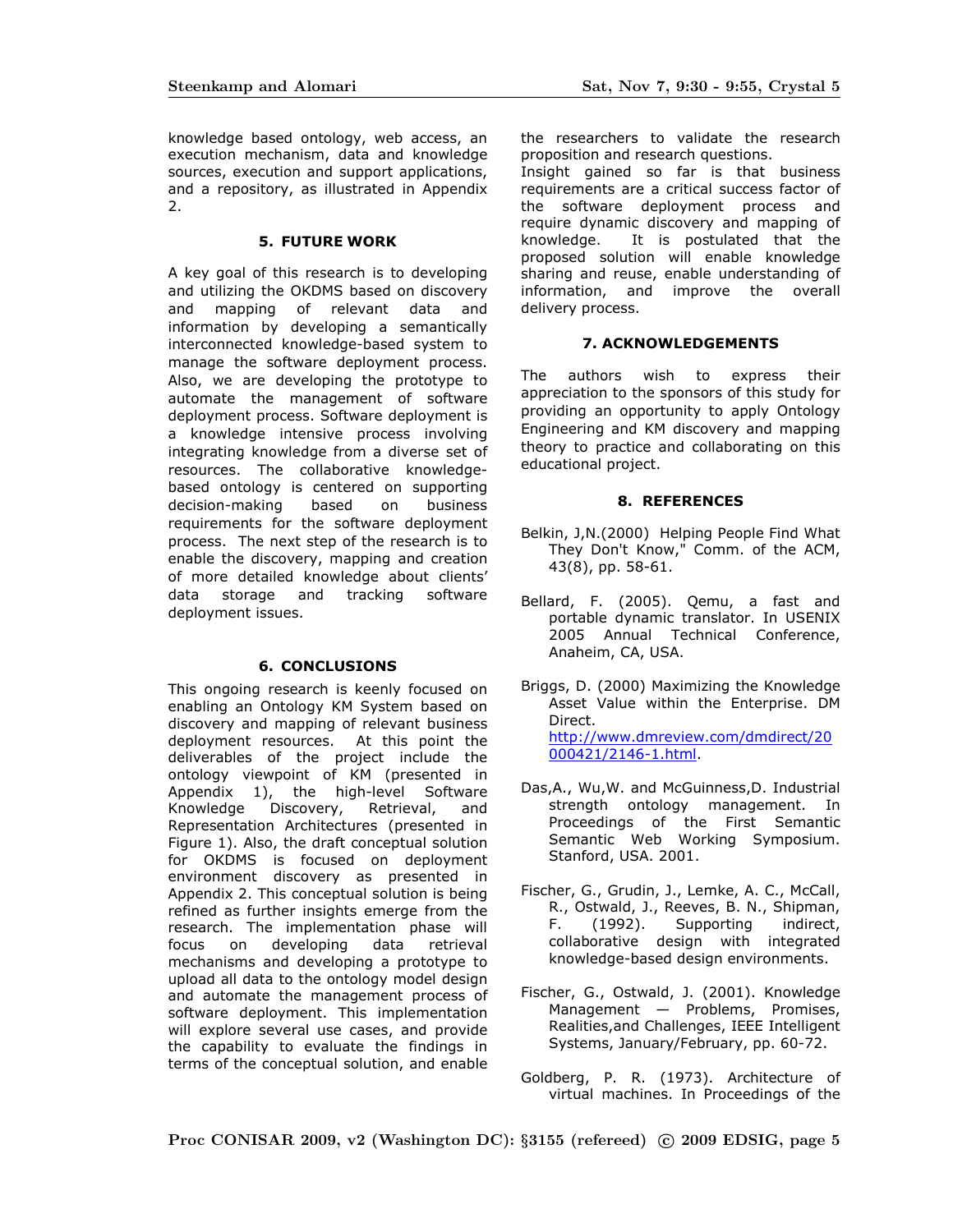workshop on virtual computer systems, pages 74–112, Cambridge, Massachusetts, United States. ACM Press.

- Nonaka, I.,Takeuchi, H. (1995) The Knowledge Creating Company, Oxford University Press, New York.
- Steenkamp, A.L. and Konda, D. (2003) Information Technology, the Key Enabler for Knowledge Management Information Technology, the Key Enabler for Knowledge Management, a Methodological Approach, International Journal of Knowledge, Culture and Change Management, Vol. 3, Monograph MC03-0070-2003, (Ed.M. Kalantzis and B. Cope),
- Sterling. T. (2001). An Introduction to PC Clusters for High Performance Computing, California Institute of Technology and NASA Jet Propulsion Laboratory, USA. http://www2.sscc.ru/News/Prezent/final-White\_paper.pdf

VMware, Inc. http://www.vmware.com.